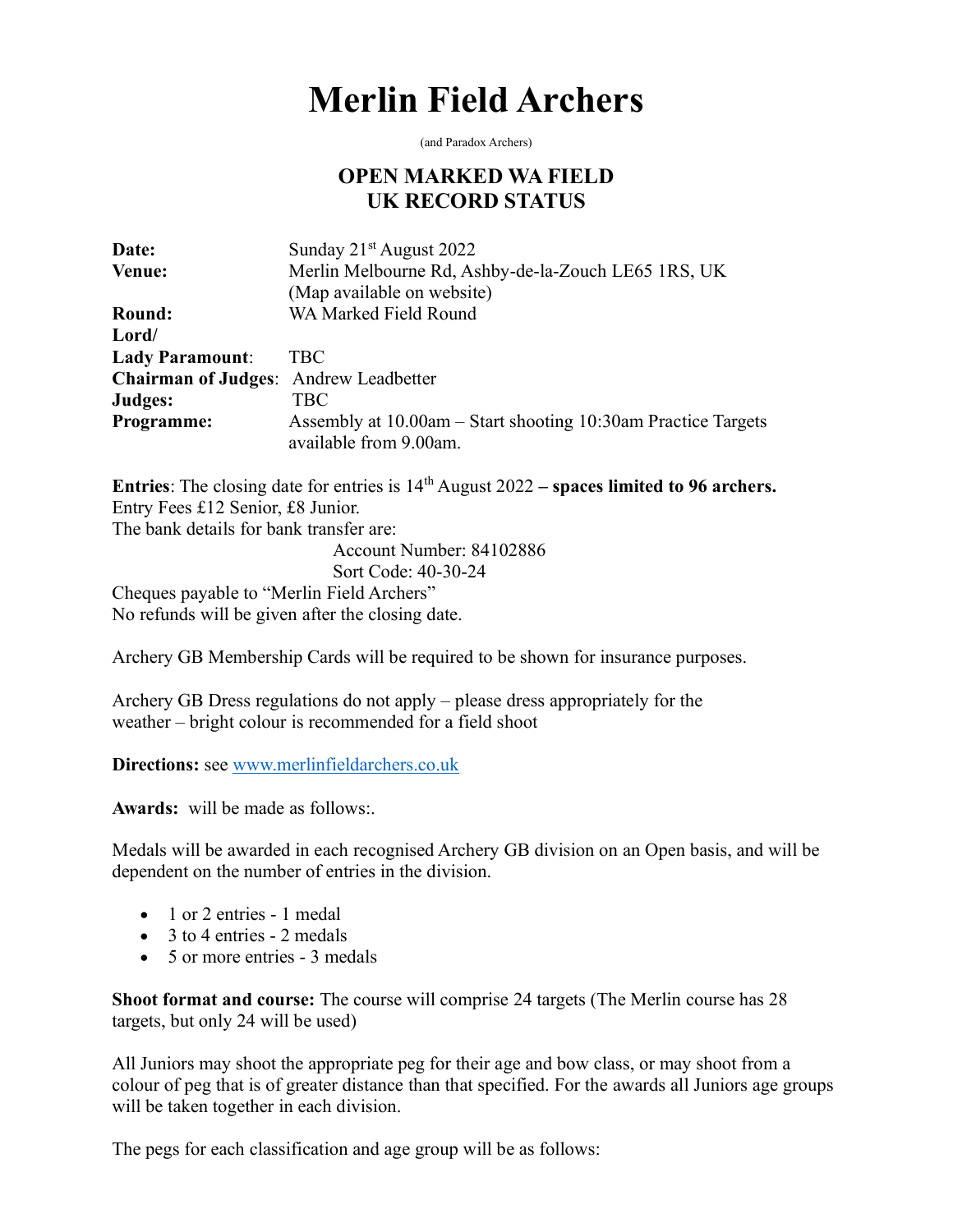- Senior Recurve and Compound Limited and Unlimited will shoot RED pegs
- Senior Barebow, Traditional, Longbow and American Flat Bow will shoot BLUE pegs
- Juniors (both Boys and Girls) to shoot the appropriate pegs as follows:
	- o Recurve Freestyle Juniors U18 Red Pegs, U15 Blue Pegs U12 White Pegs Barebow, Traditional, Longbow, American Flat Bow and Compound Barebow Juniors - U18 Blue Pegs, U15 Blue Pegs U12 White Pegs
	- o Compound Limited and Unlimited Juniors U18 Red Pegs, U15 Red Pegs U12 White Pegs

All butts on the course will be layered foam.

**Refreshments:** Hot and cold refreshments will be available to purchase and this will again be confirmed on the Target List

**Drug testing:** 'Record Status Shoots will be liable for drug testing and competitors approached to give samples must comply: If they refuse, that refusal will be treated as a positive result. The signature of a Parent or Legal Guardian consenting to a junior archer being tested for drugs is required if they will not be attending (NOTE This must be Parent or Legal Guardian - a senior archer accompanying the child cannot give this consent.). An address should also be provided where they can be contacted in case of problems. (See Entry Form)

**Photography:** Forms will be available for completion on the day for registering the name and contact details of anyone wishing to use photographic/filming equipment (including mobile phone cameras).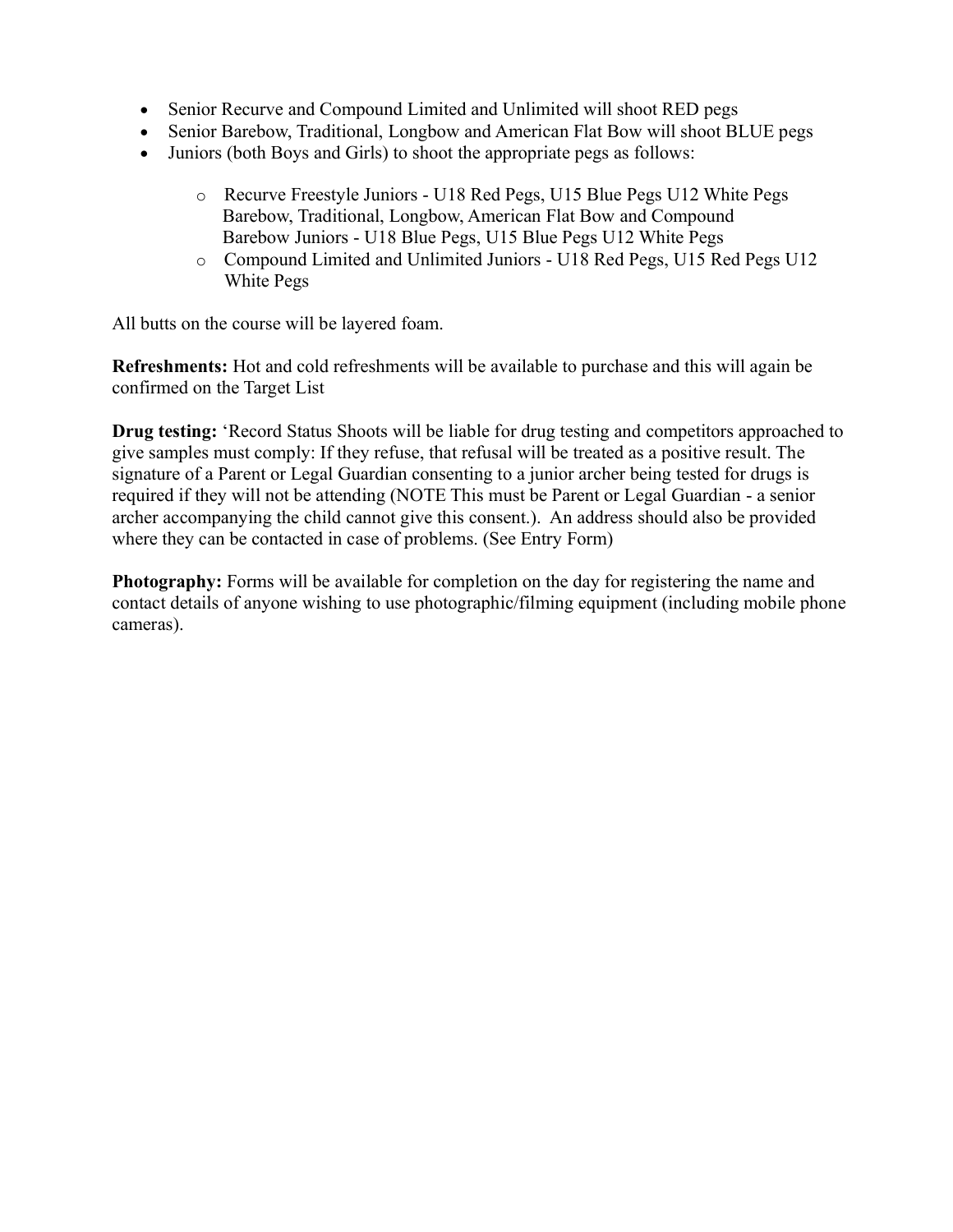## **ENTRY FORM**

# **MERLIN FIELD ARCHERS OPEN WA FIELD CHAMPIONSHIPS 2022**

| <b>Title</b> | Name | Email |  | Jun.DOB   Peg Colour   AGB No Bow Type Fee |  |  |  |
|--------------|------|-------|--|--------------------------------------------|--|--|--|
|              |      |       |  |                                            |  |  |  |
|              |      |       |  |                                            |  |  |  |
|              |      |       |  |                                            |  |  |  |
|              |      |       |  |                                            |  |  |  |
|              |      |       |  |                                            |  |  |  |
|              |      |       |  |                                            |  |  |  |
|              |      |       |  |                                            |  |  |  |
|              |      |       |  |                                            |  |  |  |
|              |      |       |  |                                            |  |  |  |
|              |      |       |  |                                            |  |  |  |
|              |      |       |  |                                            |  |  |  |
|              |      |       |  |                                            |  |  |  |

I agree to my child undertaking a test for drugs if they are approached at this tournament. Signed, Parent/Legal Guardian. (delete as appropriate)

Signed: ................................................................... Date: ......................................

Name: ......................................................................

Please send entries with cheques (made out to Merlin Field Archers) to: **Ash Cowie, 42 The Meadows,**  Shepshed, LE12 9QN Email: [chair@merlinfieldarchers.co.uk](mailto:chair@merlinfieldarchers.co.uk) Mob: 07817482909 **Bank Details for entries available on request.**

**Please give contact details in case of changes.** 

**Phone contact number…………………………….. E-mail..................................................**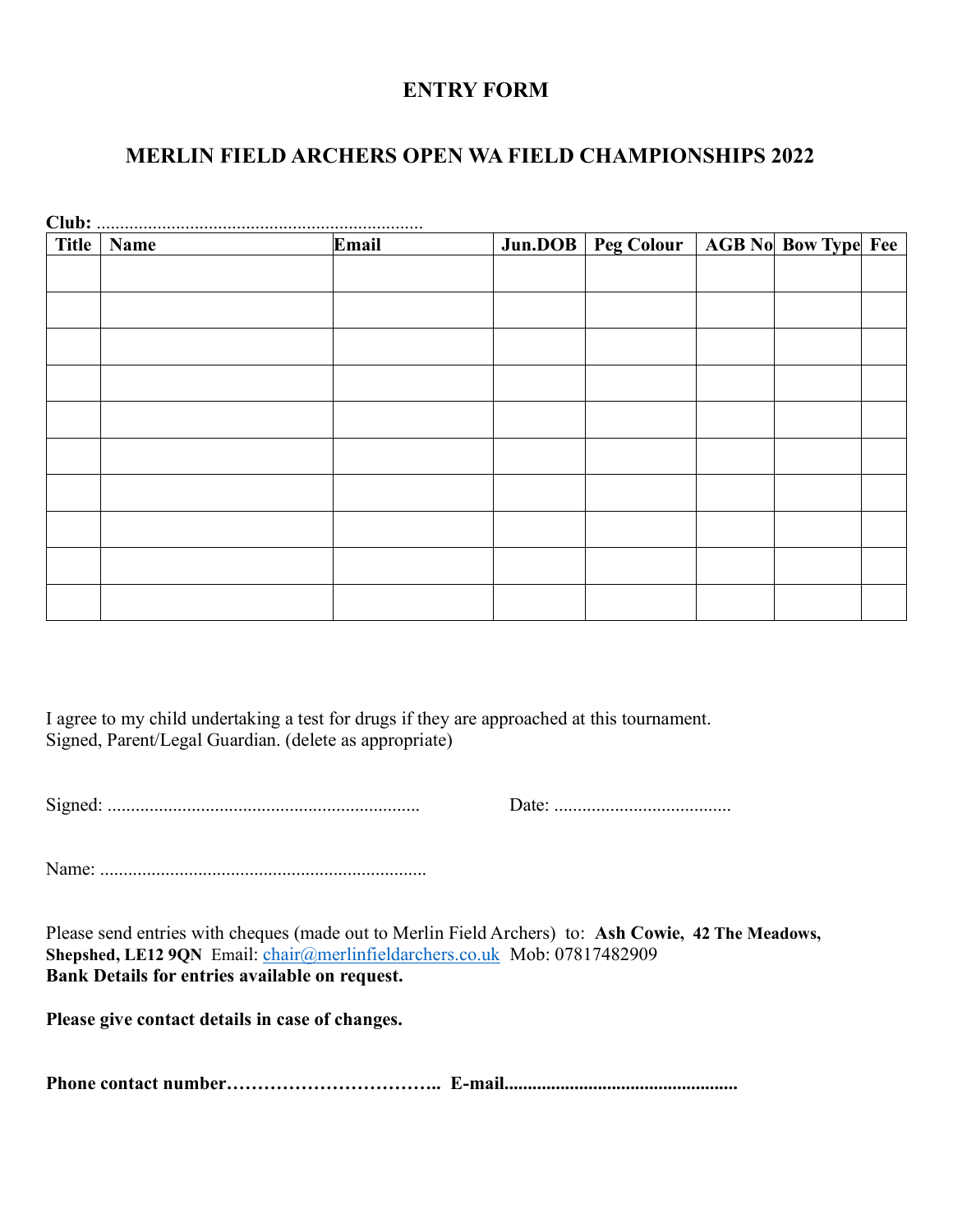### **GUIDANCE NOTES FOR THOSE ACHERS WHO HAVE NOT SHOT FIELD BEFORE**

#### **AND GENERAL ARRANGEMENTS:**

On arrival please register at the Merlin Archers Club House and present your equipment to the Judges for inspection.

There will be practice available from 9.00 am to 10.00 am with targets close to the Car Park and Club House.

Archers will be divided into groups of four and allocated to a starting target. Following assembly and introductions groups will then proceed to starting points and start shooting on the whistle at 10.30am.

You will need to take all the equipment you need with you including spare arrows.

Shoot from as close to as practically possible behind the shooting line (this being an imaginary line drawn through the shooting peg parallel to the target), the colour peg being as appropriate to your Class and Junior Age, as outlined on the entry form. The distances will be on the pegs. Please start scoring on the appropriate target number on your scoresheet. There will be two sets of scoresheets, which are to be completed by two different archers in each group and the target and running totals should be compared and checked by those scoring after each target.

We will shoot the course as one continuous round with refreshment breaks as you pass the Club House. The two archers list first in each group will be the first pair and the second two the second pair. The first listed archer in each pair will stand on the left of the peg and second in each pair to the right. Pairs will alternate shooting first on each target. If there is a group of three then the single archer will shoot from the left of the peg unless they agree otherwise at the start of shooting. Archers shoot from the same side of the peg on all targets.

Three arrows are to be shot at each target. Please note that all arrows are to have the archer's name or initials.

The distances (in metres) and associated target face sizes in centimetres are as follows for each of the two 12 target units:

| Number of<br>Targets | Diameter of           | Distance in metres |                |                |  |
|----------------------|-----------------------|--------------------|----------------|----------------|--|
|                      | Field Faces in<br>cm. | White $Post(s)$    | Blue $Post(s)$ | $Red$ Post(s)  |  |
|                      | 20                    | $5 - 7 - 10$       | $5 - 10 - 15$  | $10 - 15 - 20$ |  |
|                      | 40                    | $10 - 15 - 20$     | $15 - 20 - 25$ | $20 - 25 - 30$ |  |
|                      | 60                    | $15 - 20 - 25$     | $30 - 35 - 40$ | $35 - 40 - 45$ |  |
|                      | 80                    | $20 - 25 - 30$     | $40 - 45 - 50$ | $50 - 55 - 60$ |  |